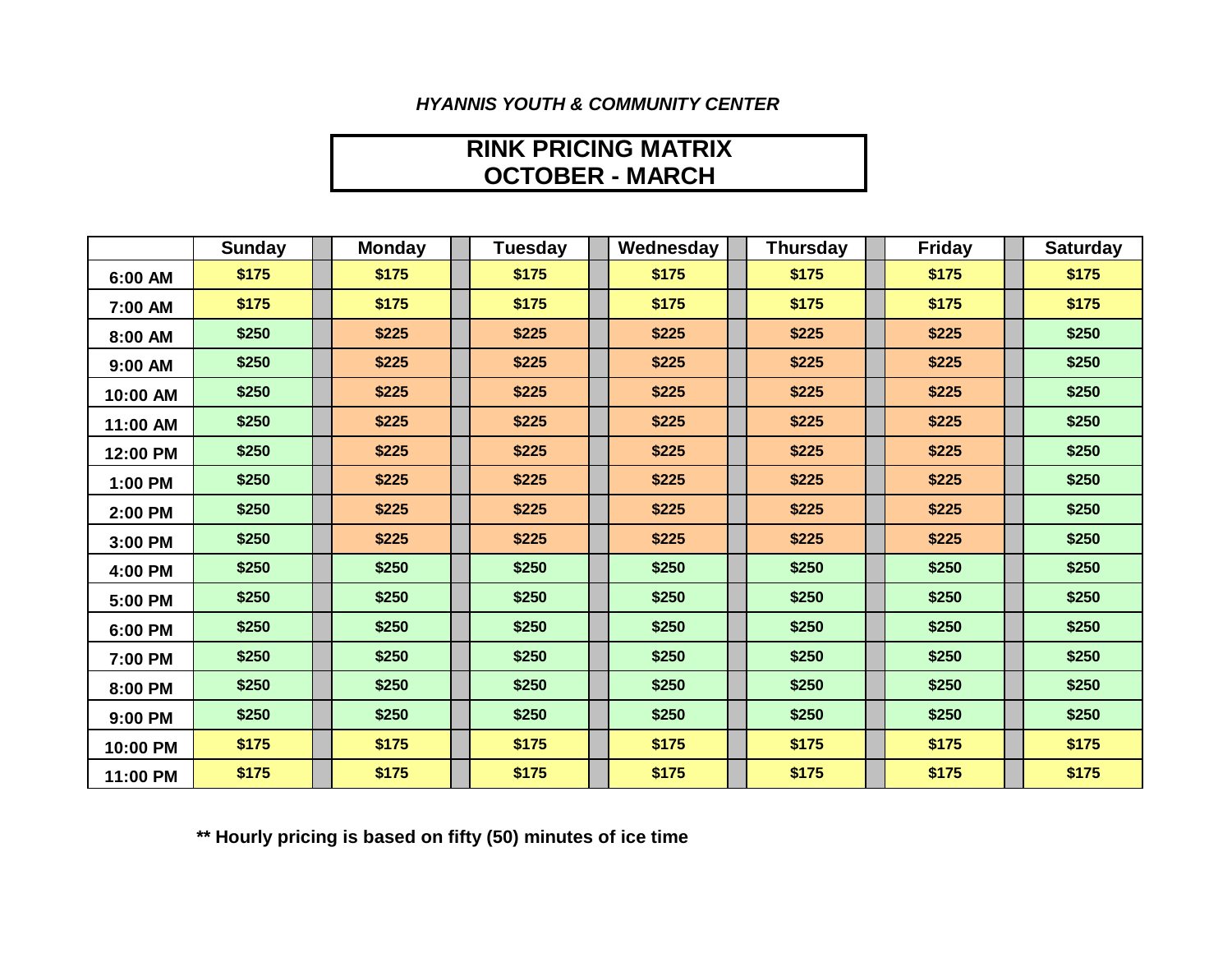#### *HYANNIS YOUTH & COMMUNITY CENTER*

# **RINK PRICING MATRIX APRIL / MAY / JUNE / SEPTEMBER**

|          | <b>Sunday</b> | <b>Monday</b> | <b>Tuesday</b> | Wednesday | <b>Thursday</b> | Friday | <b>Saturday</b> |
|----------|---------------|---------------|----------------|-----------|-----------------|--------|-----------------|
| 6:00 AM  | \$175         | \$175         | \$175          | \$175     | \$175           | \$175  | \$175           |
| 7:00 AM  | \$175         | \$175         | \$175          | \$175     | \$175           | \$175  | \$175           |
| 8:00 AM  | \$225         | \$225         | \$225          | \$225     | \$225           | \$225  | \$225           |
| 9:00 AM  | \$225         | \$225         | \$225          | \$225     | \$225           | \$225  | \$225           |
| 10:00 AM | \$225         | \$225         | \$225          | \$225     | \$225           | \$225  | \$225           |
| 11:00 AM | \$225         | \$225         | \$225          | \$225     | \$225           | \$225  | \$225           |
| 12:00 PM | \$225         | \$225         | \$225          | \$225     | \$225           | \$225  | \$225           |
| 1:00 PM  | \$225         | \$225         | \$225          | \$225     | \$225           | \$225  | \$225           |
| 2:00 PM  | \$225         | \$225         | \$225          | \$225     | \$225           | \$225  | \$225           |
| 3:00 PM  | \$225         | \$225         | \$225          | \$225     | \$225           | \$225  | \$225           |
| 4:00 PM  | \$225         | \$225         | \$225          | \$225     | \$225           | \$225  | \$225           |
| 5:00 PM  | \$225         | \$225         | \$225          | \$225     | \$225           | \$225  | \$225           |
| 6:00 PM  | \$225         | \$225         | \$225          | \$225     | \$225           | \$225  | \$225           |
| 7:00 PM  | \$225         | \$225         | \$225          | \$225     | \$225           | \$225  | \$225           |
| 8:00 PM  | \$225         | \$225         | \$225          | \$225     | \$225           | \$225  | \$225           |
| 9:00 PM  | \$225         | \$225         | \$225          | \$225     | \$225           | \$225  | \$225           |
| 10:00 PM | \$175         | \$175         | \$175          | \$175     | \$175           | \$175  | \$175           |
| 11:00 PM | \$175         | \$175         | \$175          | \$175     | \$175           | \$175  | \$175           |

**\*\* Hourly pricing is based on fifty (50) minutes of ice time**